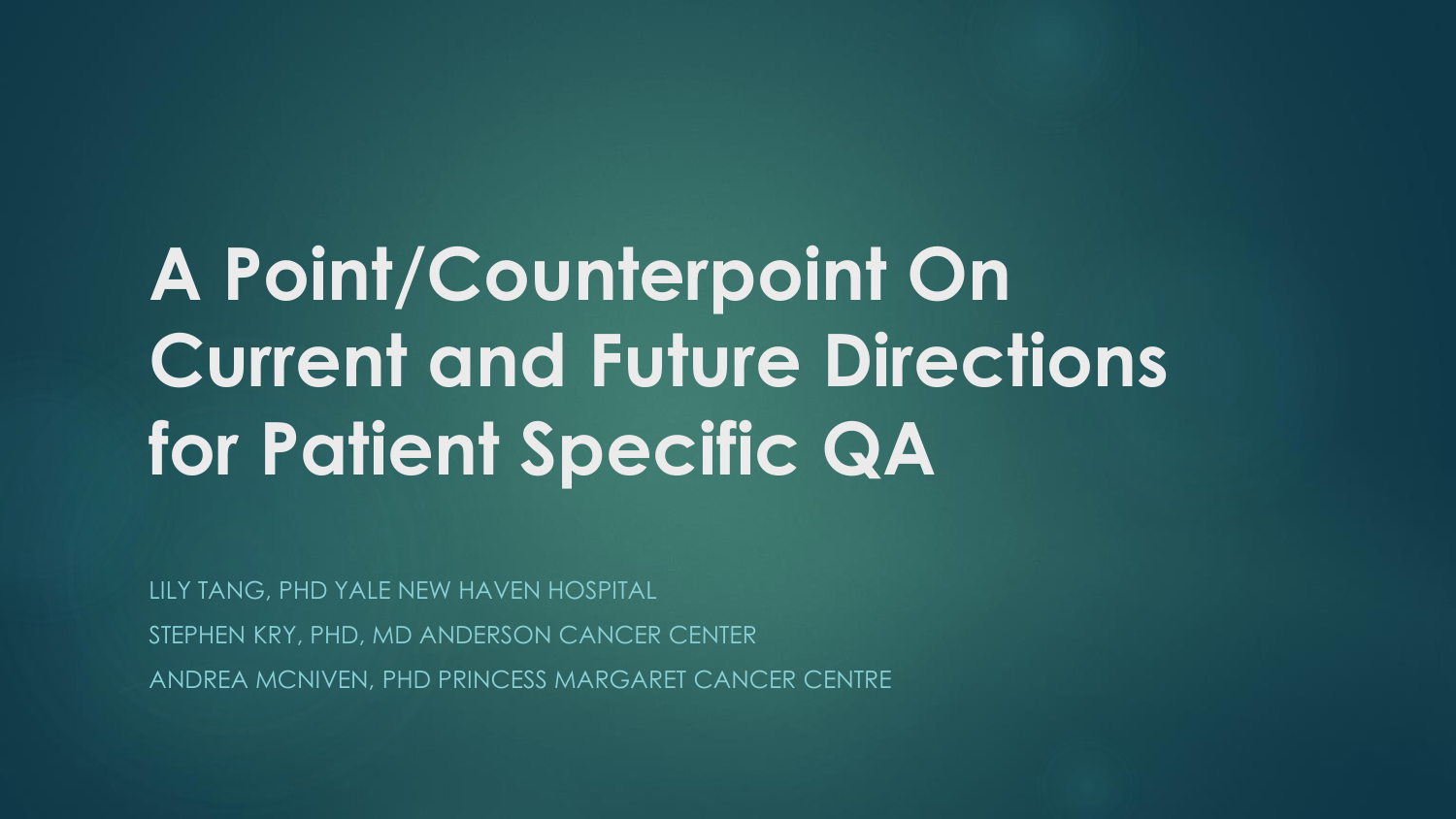### **Outline**

▶ Patient specific IMRT QA—available tools - Lily Tang (10 min)

**Point: Limitations with IMRT QA** 

- Stephen Kry (20 min)

▶ Counterpoint: Patient specific QA measurements will remain an essential part of Medical Physics practice

- Andrea McNiven (20 min)

 $\triangleright$  Q&A (10 min)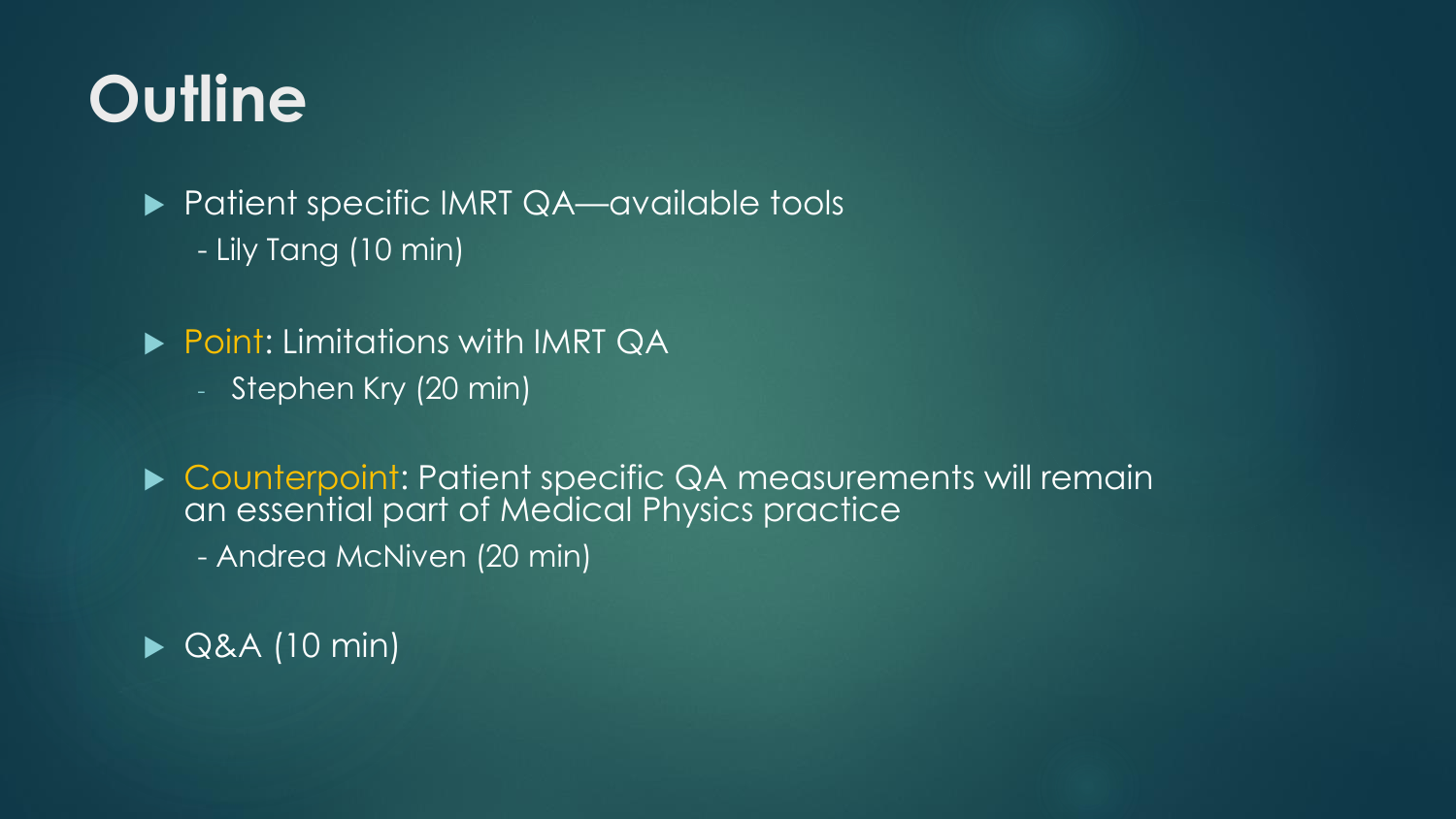## **Personal IMRT QA history**

#### **First 5 years of my career**

- ❖ Routine patient specific IMRT QA (MapCheck)
- ❖ 40-60 min per patient
- ❖ Not a single replan due to QA result

#### Second 5 years

- ❖ IMRT QA after commissioning & single fraction treatment
- ❖ Routine log file based QA

#### $\blacktriangleright$  Now

❖ Routine patient specific IMRT QA by residents (EPID, Delta4, film)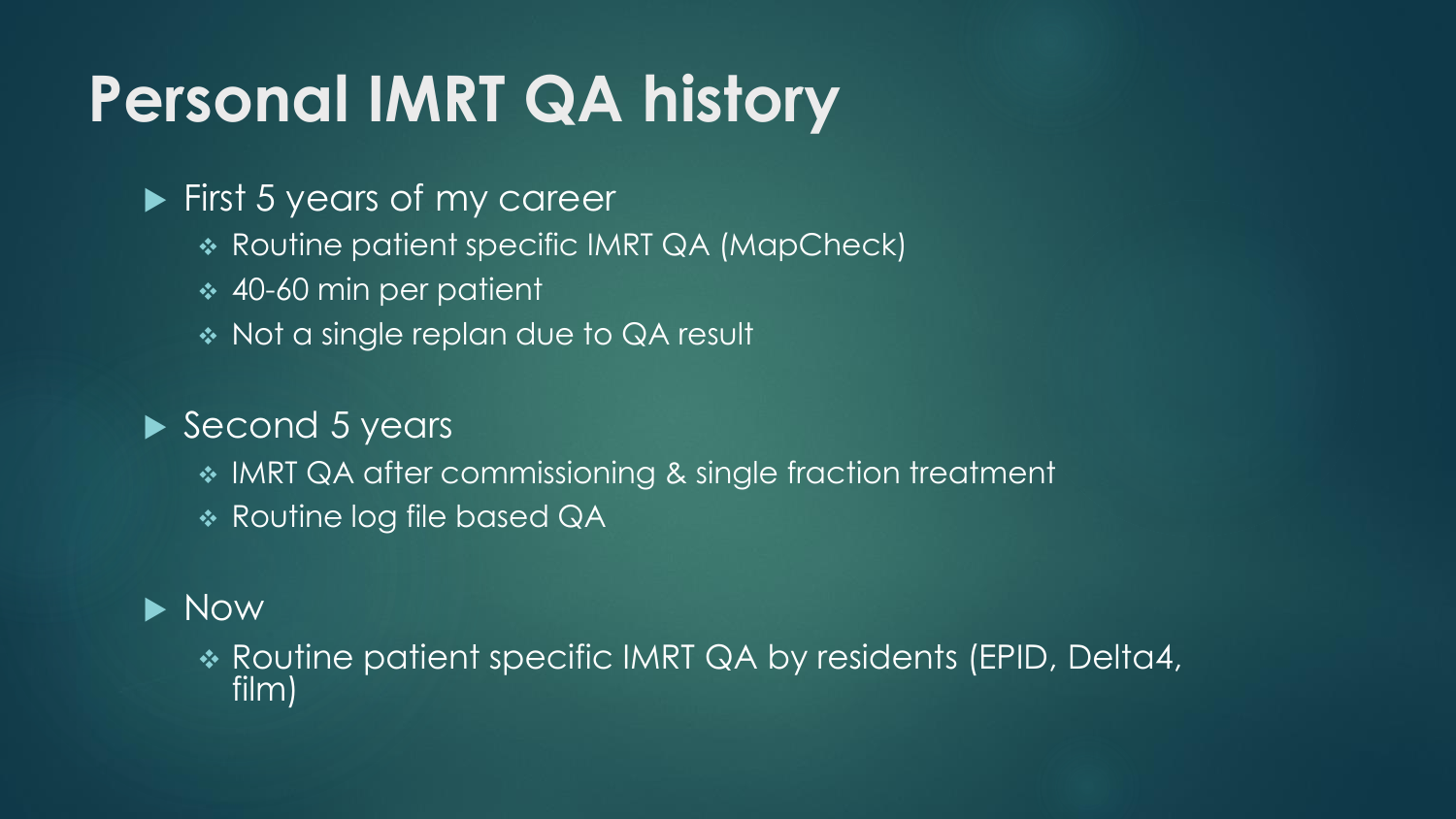#### **Goal of this session**

**Many discussions and talks about patient specific QA in** recent years

 $\blacktriangleright$  No official guideline

▶ Call for action: **time to form a new Task Group for patient specific QA**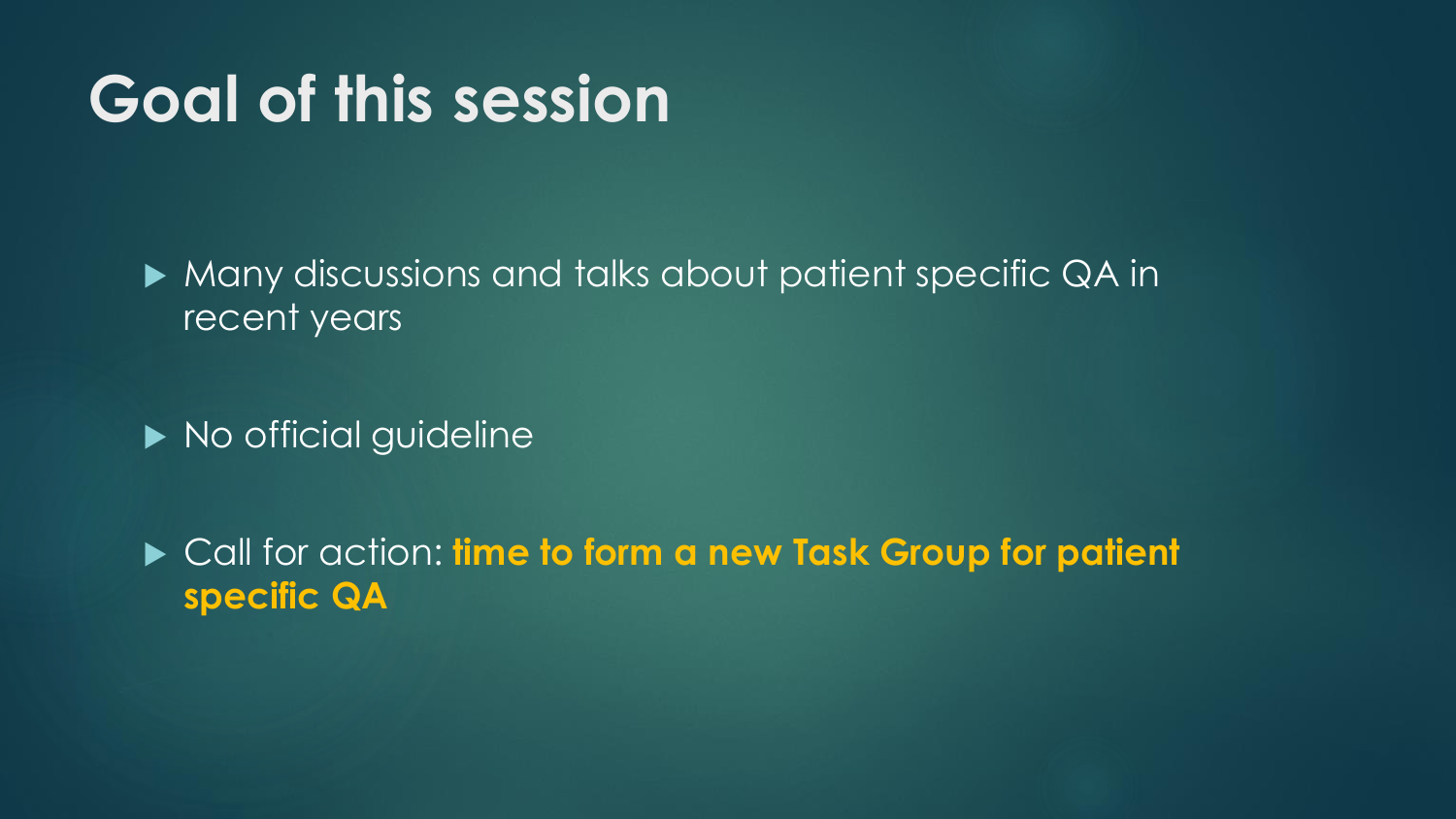#### **In the early days**

▶ 3 questions on patient specific IMRT QA in early 1990's

1. Did TPS calculate the plan correctly?

2. Can Linac deliver the planned dose accurately?

3. Do we have the right tool for the measurement?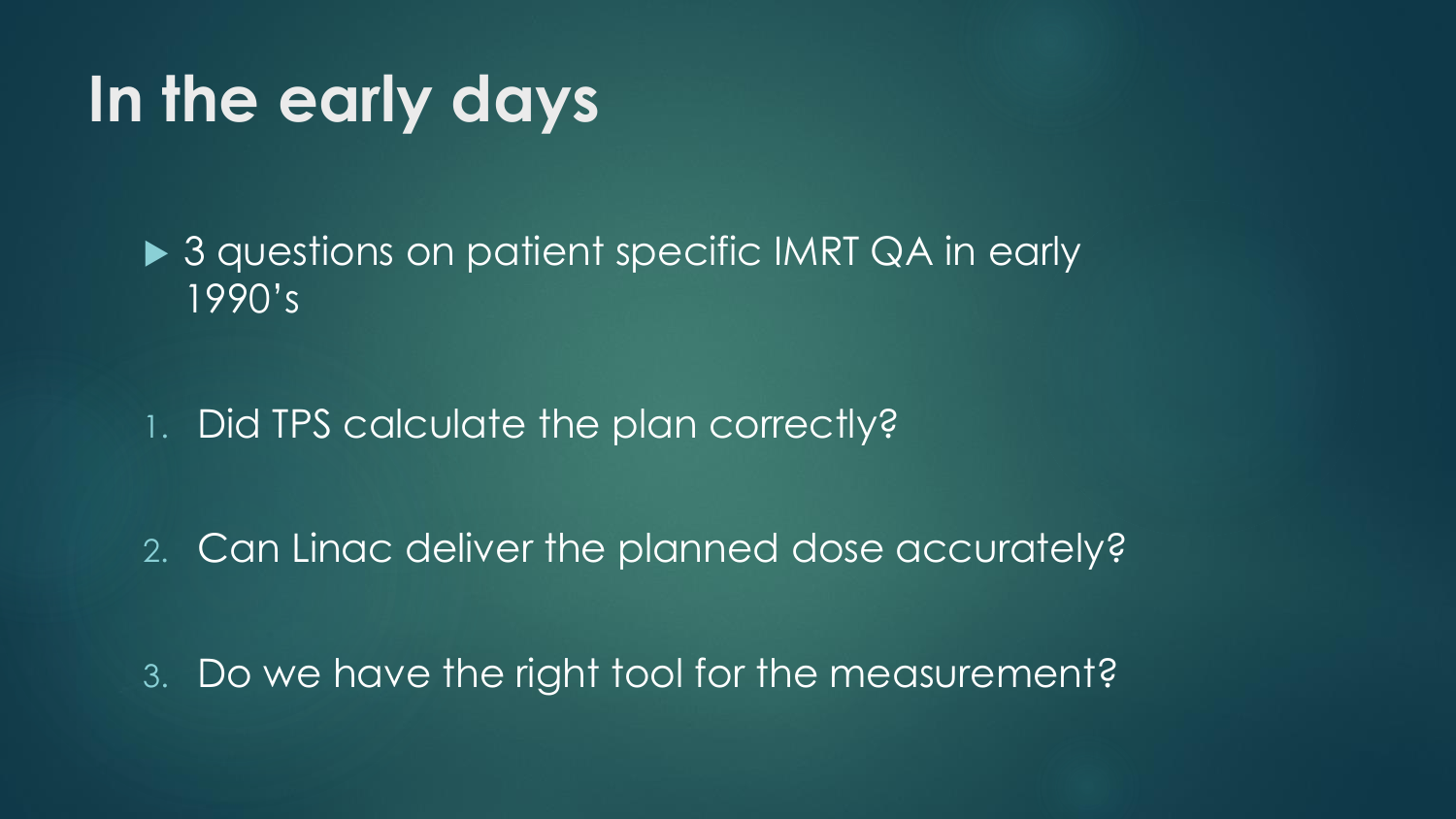## **2D dosimetry**

**IDED** lon chamber lon chamber array ❖ MatriXX ❖ Octavius Diode array ❖ MapCheck  $\blacktriangleright$  Film ❖ EBT2  $\lambda$ ❖ EBT3 ▶ EPID



**FEW OCTAVITY** 

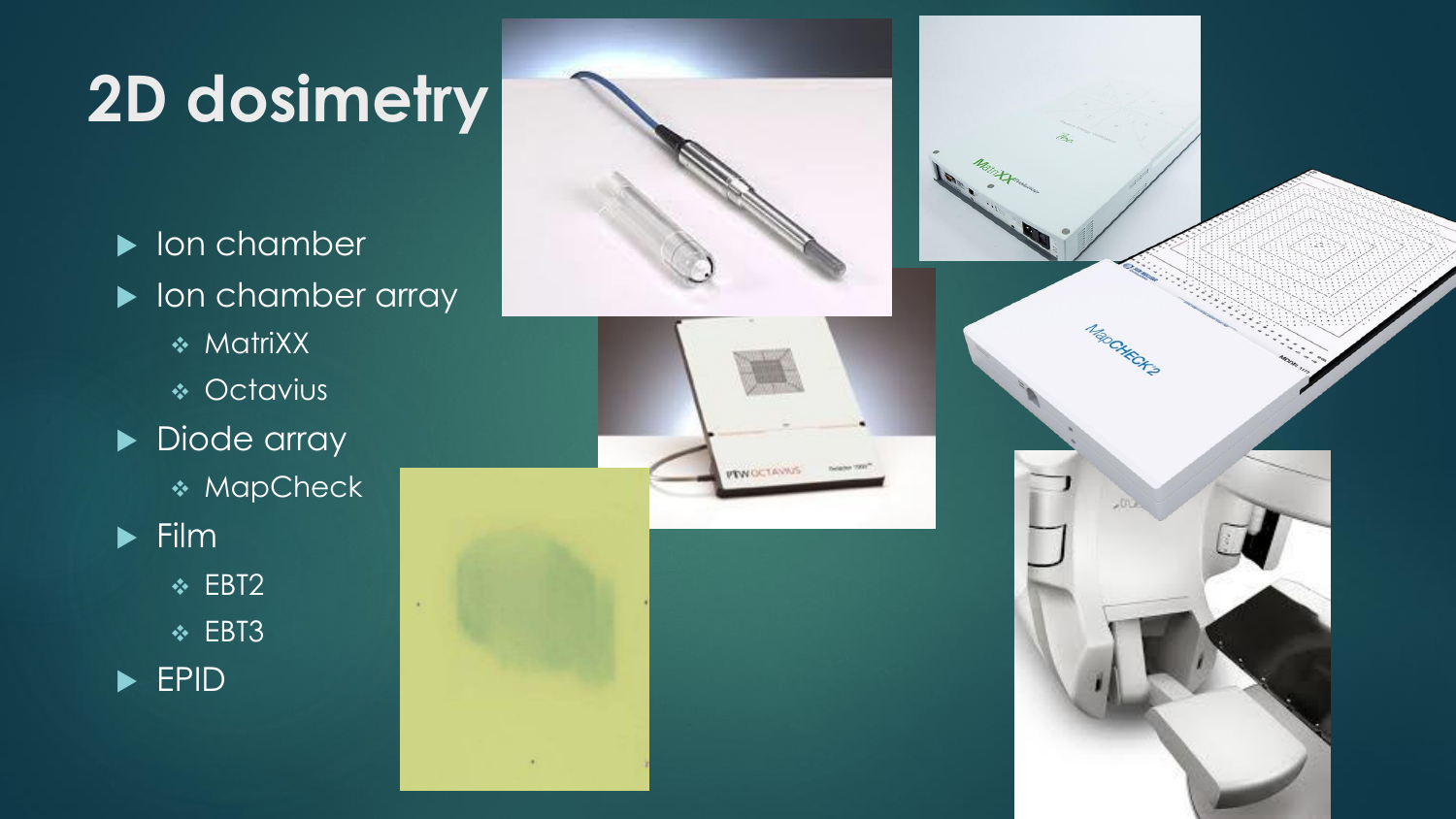### **3D dosimetry**

#### Delta4

#### ▶ ArcCHECK



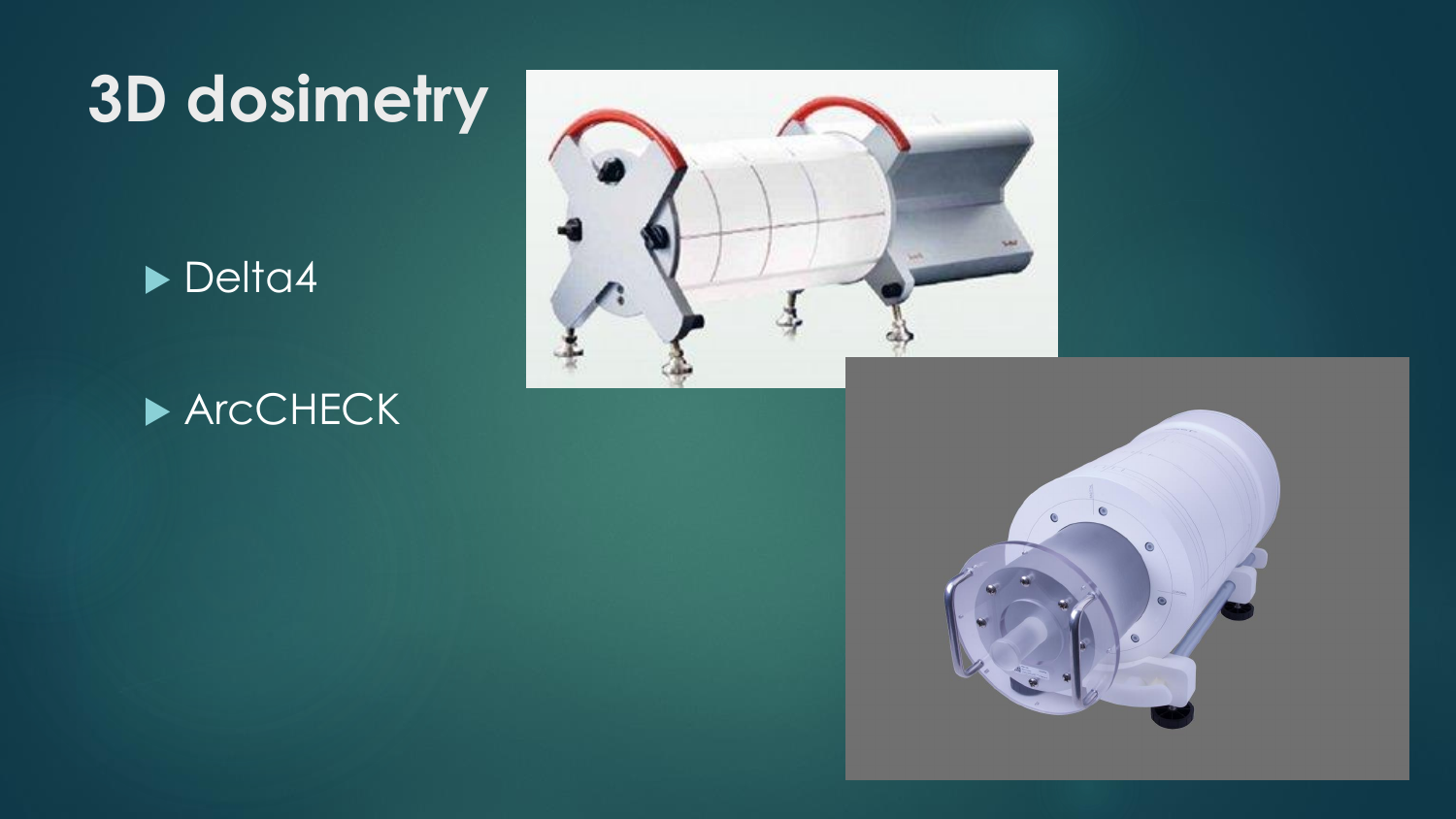### **Log file analysis**

#### ▶ Workflow

▶ The log file includes: each MLC leaf position, Jaw positions, carriage positions, gantry angle, collimator angle, couch, MU, beam hold

Dose reconstruction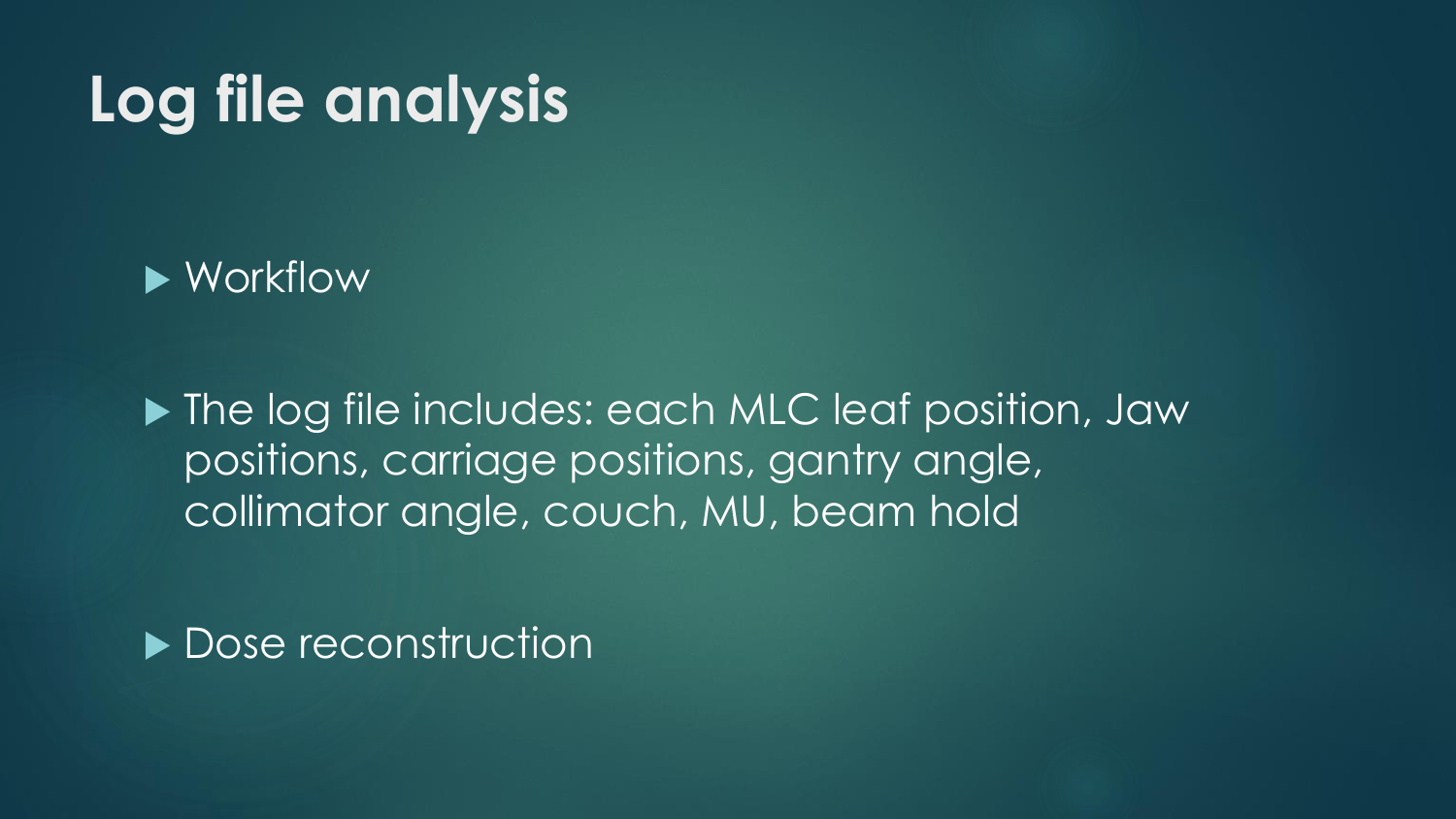# **Third party calculation based analysis**

#### $\blacktriangleright$  Mobius3D

| <b>Mobius3D</b>                                           | Patients<br><b>DICOM Activity</b> |               | <b>Tools</b> |                    |                                                                                                                                              |                                                                                                                             |               |                                               | Administrator (admin) · Preferences · Log out · |  |
|-----------------------------------------------------------|-----------------------------------|---------------|--------------|--------------------|----------------------------------------------------------------------------------------------------------------------------------------------|-----------------------------------------------------------------------------------------------------------------------------|---------------|-----------------------------------------------|-------------------------------------------------|--|
| Filter by patient, institution or machine                 |                                   |               |              | Filter by approval | $\overline{\tau}$                                                                                                                            |                                                                                                                             |               |                                               |                                                 |  |
| Patient                                                   | Received                          | <b>Result</b> |              |                    |                                                                                                                                              |                                                                                                                             |               |                                               |                                                 |  |
| Ethos Adaptive DVH Alert<br>S003                          | 12:28 PM<br>8/30/2019             | s             | Acknowledged | 1 Plan: 1          | ■ Plan: IMRT Prostate RT Intent Revision 0, IM108; 6 MV Dynamic 59.6 Gy (Max Dose)<br>Dr. Unknown; RDSMCH98, 20 Fractions (Central Hospital) |                                                                                                                             |               |                                               |                                                 |  |
| Ethos Adaptive Data<br>Transfer<br>BB-Test1               | 11:16 AM<br>8/30/2019             | V             | Pass         | 1 Plan: 1          |                                                                                                                                              | All DICOM files received (Plan: Thu, August 29, 2019, 04:09 PM) v<br>Plan Check finished (Thu, August 29, 2019, 04:12 PM) & |               |                                               |                                                 |  |
| Ethos Adaptive Prostate<br><b>VAL1104</b>                 | 6:11 PM<br>8/29/2019              | Ø             | Pass         | 1 Plan: 9          | <b>Target Coverage</b>                                                                                                                       | <b>DVH Limits</b>                                                                                                           | 3D Gamma      | <b>Deliverable</b>                            | Approvals                                       |  |
| Halcyon Whole Brain DFB<br><b>HALCYON WHOLE</b><br>BRAIN  | 7:01 PM<br>8/29/2019              | v             | Pass         | 1 Plan: 1          | V<br>Checked with Mobius 3D v3.0                                                                                                             | Ø                                                                                                                           | V             | V                                             | (No Approvals)                                  |  |
| <b>Halcyon SBRT Liver</b><br><b>LiverSBRT</b>             | 6:02 PM<br>8/29/2019              | ø             | Alert        | 1 Plan: 0 @        |                                                                                                                                              |                                                                                                                             |               | <b>B C B d</b> Approve                        | View Plan Check ©                               |  |
| <b>Ethos IGRT Prostate</b><br><b>VAL1115</b>              | 5:37 PM<br>8/29/2019              | ø             | Pass         | 1 Plan: 9 @ 23     | Q QA Check finished (Thu, August 29, 2019, 04:42 PM) A                                                                                       |                                                                                                                             |               |                                               |                                                 |  |
| Open field virtual water<br>phantom<br>QAMobiusOpenFields | 2:50 PM<br>8/29/2019              | ♥             | Pass         | 5 Plans:           | <b>Target Coverage</b><br>Ø                                                                                                                  | <b>DVH Limits</b><br>Ø                                                                                                      | 3D Gamma<br>Ø | <b>Delivery</b><br>V                          | Approvals<br>(No Approvals)                     |  |
| Elekta Head CBCT-SRO<br>SN26426-a81110e3                  | 2:45 PM<br>8/29/2019              | ø             | Acknowledged | 1 Plan: 9          | Checked with MobiusFX v3.0                                                                                                                   |                                                                                                                             |               | <b>O</b>   <b>B</b>   dg Approve              | View QA Check ©                                 |  |
| Elekta With Couch<br>SN00000-ec6352bd                     | 2:38 PM<br>8/29/2019              | ᢦ             | Pass         | 1 Plan: 0 @        | 2 Fx Treatment Summary finished (Thu, August 29, 2019, 04:54 PM) &                                                                           |                                                                                                                             |               |                                               |                                                 |  |
| <b>VMAT with RMS Diff</b><br>M3D0001                      | 3:08 AM<br>7/21/2016              | V             | Pass         | 1 Plan: 9 @ 23     | <b>Target Coverage</b>                                                                                                                       | <b>DVH Limits</b>                                                                                                           | 3D Gamma      | Delivery                                      | Approvals                                       |  |
| <b>DVH Limit Example</b><br>M3D0002                       | 2:51 AM<br>7/21/2016              | s             | Alert        | 1 Plan: 0 6        | V<br>Checked with MobiusFX v3.0                                                                                                              | v                                                                                                                           | ☑             | ☑                                             | (No Approvals)                                  |  |
| <b>DVH Limit</b><br>Acknowledgement<br>Example<br>M3D0003 | 2:23 AM<br>7/21/2016              | s             | Acknowledged | 1 Plan: 9 @ 2      |                                                                                                                                              |                                                                                                                             |               | <b>Approve</b>                                | View Summary ©                                  |  |
| Stray Voxel Example<br>M3D0004                            | 2:07 AM<br>7/21/2016              | ᢦ             | Pass         | 1 Plan: 9 @        |                                                                                                                                              |                                                                                                                             |               | Delete Selected Plans   2 Merge Selected Plan |                                                 |  |